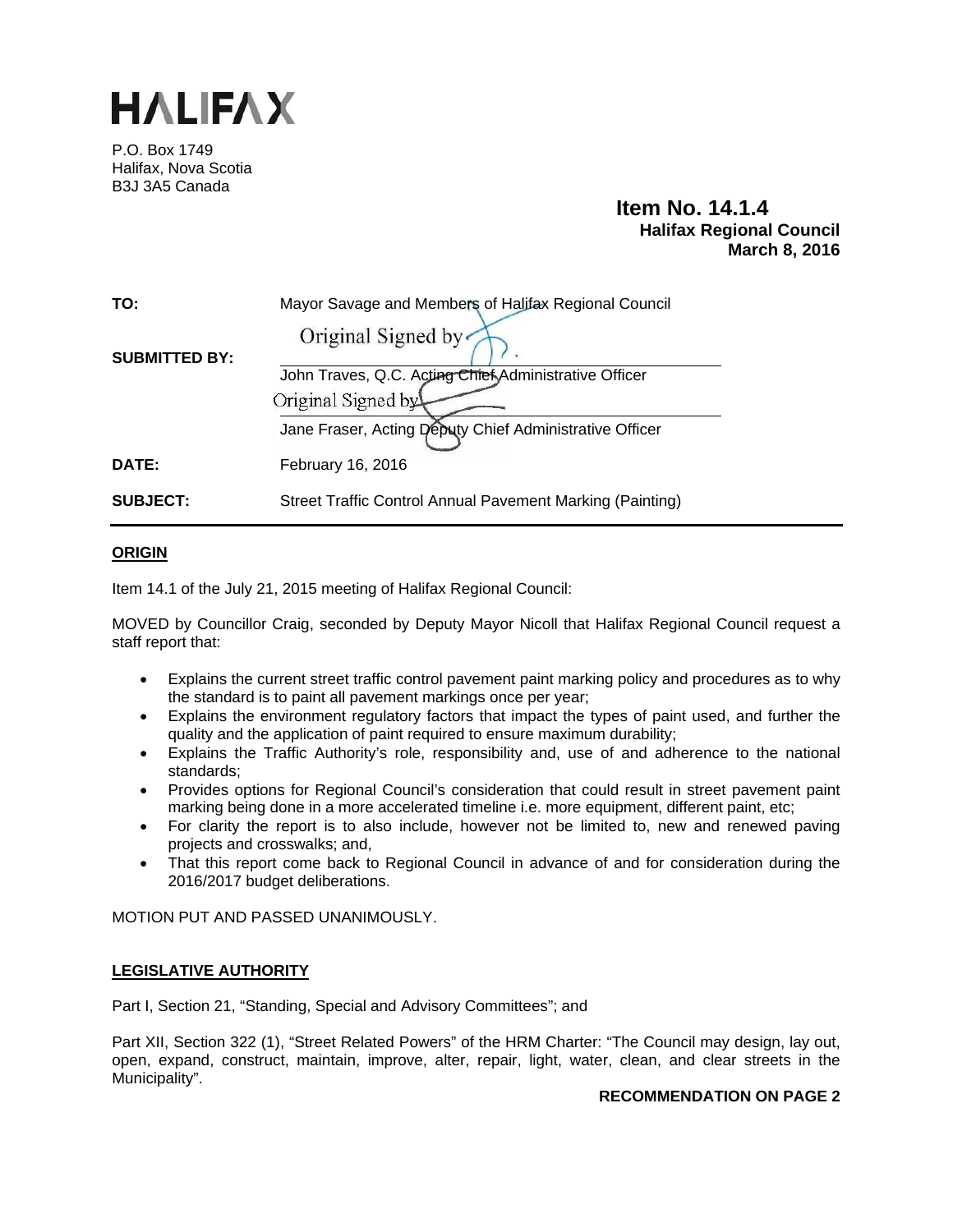#### **RECOMMENDATION**

It is recommended that Regional Council direct staff to:

- 1. Where required, perform a fall season re-painting of zebra crosswalks on arterial and major collector roadways outside the downtown core; and
- 2. Pilot the use of a variety of durable (permanent) pavement marking products in conjunction with capital works and maintenance programs in order to identify products that may prove beneficial to improving the longevity of pavement markings in various applications.

### **BACKGROUND**

An information report submitted to the Transportation Standing Committee on June 25, 2015 entitled "Repainting of Existing Crosswalk Lines a Second Time Each Year" identified that efforts to re-paint zebra crosswalks outside the Downtown Core area, at locations with high vehicle volumes, would require an increase in the current pavement marking contracts of approximately \$45,500 for the current year (2015) and additional operating budget for the remaining two years (2016 and 2017) of the existing three-year contracts. In determining this estimate, the cost to repaint all zebra crosswalks a second time was also determined. Considering current year (2015) costs, it was estimated that the existing pavement marking contracts would need to be increased by approximately \$77,500. The report outlined the difficulties in requiring the contractor to meet this request for the 2015 painting season, which was already underway and also identified logistical issues with expanding the pavement marking program beyond its current scope.

### **DISCUSSION**

#### **Existing Pavement Marking Program**

HRM's pavement marking program is undertaken annually. The program begins in May and runs until October, weather depending, and has historically included only a single paint application per season. Both internal staff resources as well as external contractors are employed to carry out the work. Repainting of all yellow and white longitudinal lines is done with a line painting truck operated by HRM staff. All other markings (crosswalks, stop bars, arrows/symbols and hatched areas) are done through contractors using templates and small, hand operated machines. External work is handled under two separate contracts; one covering the west region and the other covering the east/central regions. This past summer was year one of a three year contract.

In 2014, HRM's pavement marking contracts were adjusted to include a second application of all markings in the downtown core areas in the fall. A survey of other Canadian jurisdictions found that HRM's current pavement marking program is similar to typical practices across Canada. Appendix A outlines the information received through the survey and identifies practices used by others.

Approximately half of the responding jurisdictions carry out their pavement marking programs using solely in-house staff resources. The remaining jurisdictions split between a combination of in-house/contractor and contractor only operation. Half of the jurisdictions undertake only a single paint application per program season, with the other half carrying out a second paint application to at least a portion of their inventory (i.e. repainting of crosswalks or business district/down town area or high volume roads, etc.). All jurisdictions that responded undertake their programs within approximately the same time frame, typically between April/May and October/November with exact timelines being dependent on weather.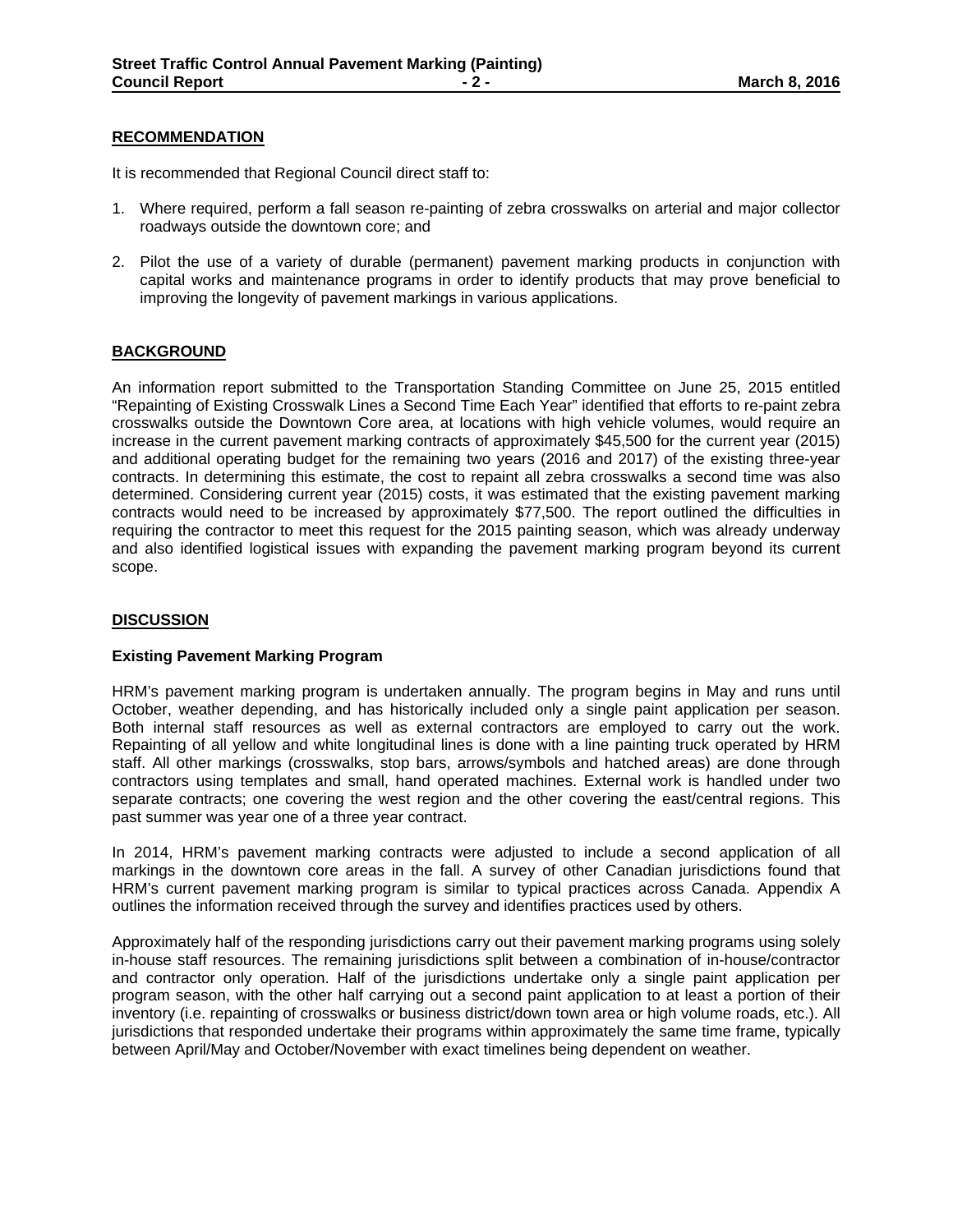## **Environmental Regulation Considerations**

Federal environmental regulations introduced in 2012 stipulate the use of traffic marking paint products that have a low volatile organic compound (VOC) concentration. These regulations restrict the import or manufacture of traffic marking paint products in Canada with VOC concentrations greater than 450 grams per litre (g/L). In addition, the regulations also include seasonal restrictions for traffic paint that require any products used between May 1<sup>st</sup> and October 15<sup>th</sup> to have VOC concentrations of 150 g/L or less. In order to be in compliance with Federal regulations, HRM was required to switch from solvent-based to waterbased traffic marking paint. HRM currently uses a low temperature, waterborne traffic marking paint for the line truck which has a VOC concentration of approximately 100g/L and paint used by the contractors is a low VOC acrylic paint with VOC concentrations of 148g/L (white) and 115g/L (yellow).

Use of these low VOC traffic marking paints present some challenges in application as this material is more sensitive to temperature and humidity during application. Minimum application temperature to ensure acceptable performance is at least  $5^{\circ}$ C and maximum humidity must be below 85%. These application requirements result in a narrower window when appropriate painting conditions exist and effectively shorten the available painting season. In addition to the challenges associated with application, these paints are also less durable and susceptible to increased wear from road salt/sand abrasion during winter maintenance operations and in-service conditions.

All contractors employed to carry out the annual pavement marking program are required to follow the application guidelines as presented in the material data sheets for the particular paint being used. These guidelines specify application conditions (temperature, humidity, etc.) as well as appropriate paint application rates and film thickness for the finished product. Once a particular location has been completed by the contractor, HRM staff is dispatched to do an inspection of the work which is limited to a verification of the number and type of markings that were required to be installed and a simple visual inspection of the paint to identify if it appears to have been properly applied (i.e. asphalt does not show through).

Paint manufacturers are aware of jurisdictional concerns with respect to the durability of low VOC paint and are attempting to provide new products. Also, durable markings (cold plastic, thermoplastic, etc.) are an alternative to painted pavement markings such as crosswalk lines or zebra markings. Although typically more durable, they tend to cost six to eight times the average cost of painted markings.

### **Role of Traffic Authority**

The ability of the Traffic Authority to place pavement markings on public roadways is governed under Section 89(1) of the Nova Scotia Motor Vehicle Act (MVA) which indicates that Traffic Authorities may place markings deemed necessary to direct and regulate traffic and to carry out provisions of the Act. In addition, Section 89(2) of the MVA requires that any markings placed by a Traffic Authority must conform to Provincial specifications in order to ensure uniformity in type and application throughout the Province. The Manual of Uniform Traffic Control Devices for Canada (MUTCDC) is the standard adopted by the Nova Scotia Department of Transportation and Infrastructure Renewal and as such, placement of any pavement markings within the Province must conform to the standards within the MUTCDC as it relates to placement, type and color in order to be in compliance with the MVA.

## **Options**

1. Marking Materials

There are a large variety of materials available for pavement markings. Considerations in choosing the appropriate material include, among others: purchase cost, durability, retroreflectivity, pavement surface condition and material, installation effort and impact (drying time/need for lane closure). Table 1 provides a broad comparison of the most common materials.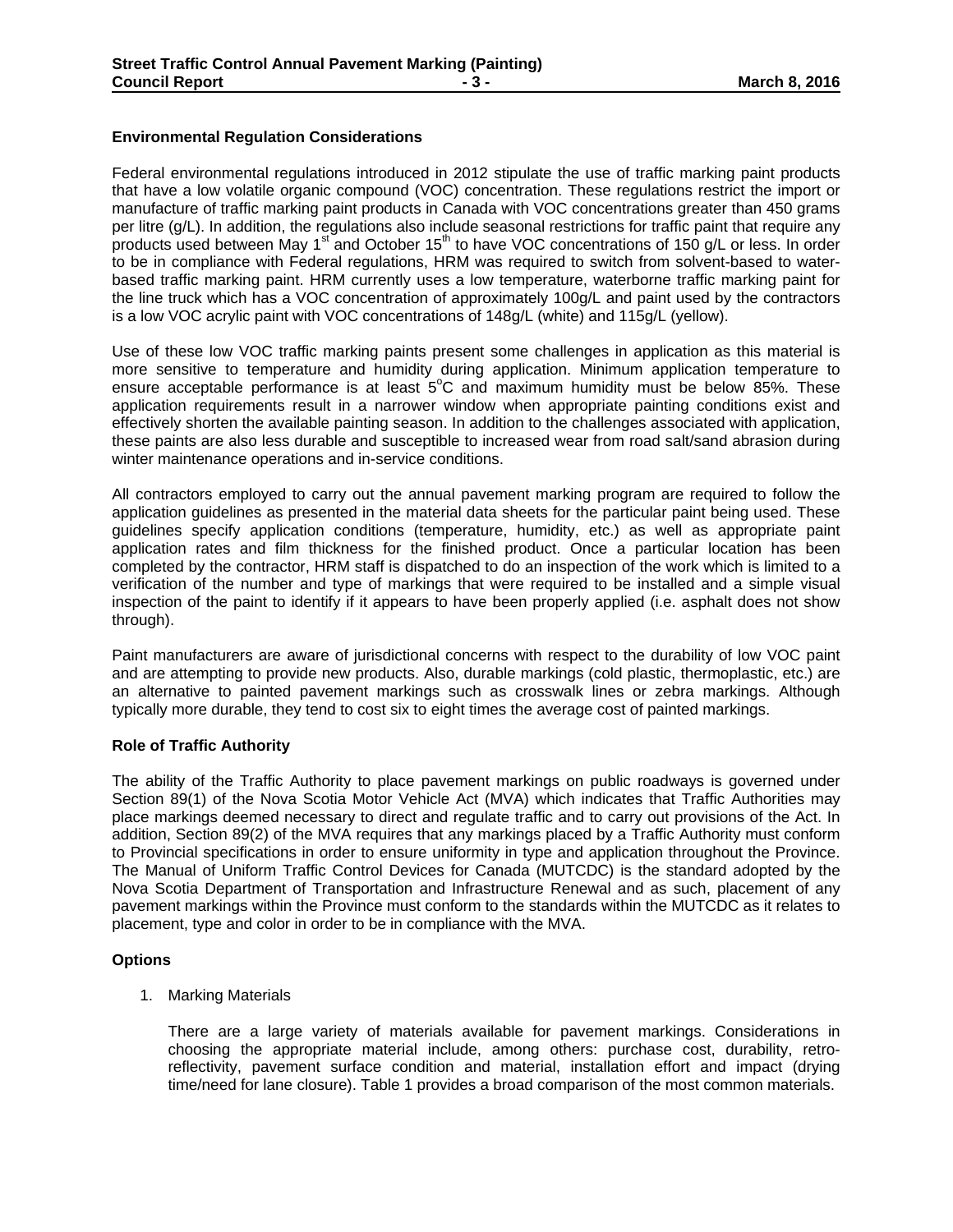| <b>Material</b>    | <b>Comments</b>                                                                                                                                                                                                                                                                                                                                                                                                                                     |
|--------------------|-----------------------------------------------------------------------------------------------------------------------------------------------------------------------------------------------------------------------------------------------------------------------------------------------------------------------------------------------------------------------------------------------------------------------------------------------------|
| Paint              | Water based paint applied either cold or hot is<br>the most commonly used pavement marking. It<br>is low cost with a short drying time, but its<br>visibility under some conditions is not ideal.<br>Traffic and snow plowing can cause it to<br>deteriorate quickly. Oil based paints are<br>somewhat more durable. Glass beads can be<br>added to paint to improve reflectivity. Service<br>life generally 1 year, except on low volume<br>roads. |
| Thermoplastics     | Thermoplastic heated to 200°C is spread on<br>pavement surface. Special application<br>equipment is required. Service life may extend<br>from 4 to 7 years. Significantly higher material<br>and installation cost than paint. Quality is<br>dependent upon pavement surface condition<br>and material.                                                                                                                                             |
| Epoxy              | Applied as a liquid with specialized equipment.<br>Slow drying. Service life of 2 to 4 years. Higher<br>material and installation cost than paint.                                                                                                                                                                                                                                                                                                  |
| Pre-formed (Tapes) | Tape can be inlaid to hot asphalt as part of a<br>new construction. Excellent visibility and retro<br>reflectivity. Service life up to 8 years.                                                                                                                                                                                                                                                                                                     |

#### 2. Installation Resources

For linear pavement markings installed by in-house staff, there is currently only one specialized line-painting vehicle in the Halifax fleet. Based on the existing quantity of line marking, the truck must be operated for 42 shifts per season. While in theory an additional line-painting vehicle would allow this work to be achieved in half as many calendar days, the cost of acquisition, maintenance and storage would be difficult to justify for such limited use. Alternatively, staff proposes to focus on ensuring the existing vehicle is well-maintained and ready for use prior to the start of the painting season; and, training additional staff and so that the vehicle can be operated for as many shifts per week as weather and traffic conditions permit.

All transverse and symbol markings are performed by contractors. Additional contracted resources could be acquired to facilitate a greater quantity of work being completed when weather conditions are favourable. However, in the past there has been limited competition for these contracts and contractors may be challenged to find additional skilled workforce and acquire additional capital equipment for a shorter contract duration.

3. Changes to Materials and Practices to Create a Longer Re-marking Service window

By using a combination of some longer life marking materials in new construction and second applications of paint in high-wear maintenance applications, it may be possible to reduce the volume of re-marking necessary in the late spring/early summer window. This would reduce the risk of adverse weather conditions prolonging the period before worn markings can be refreshed.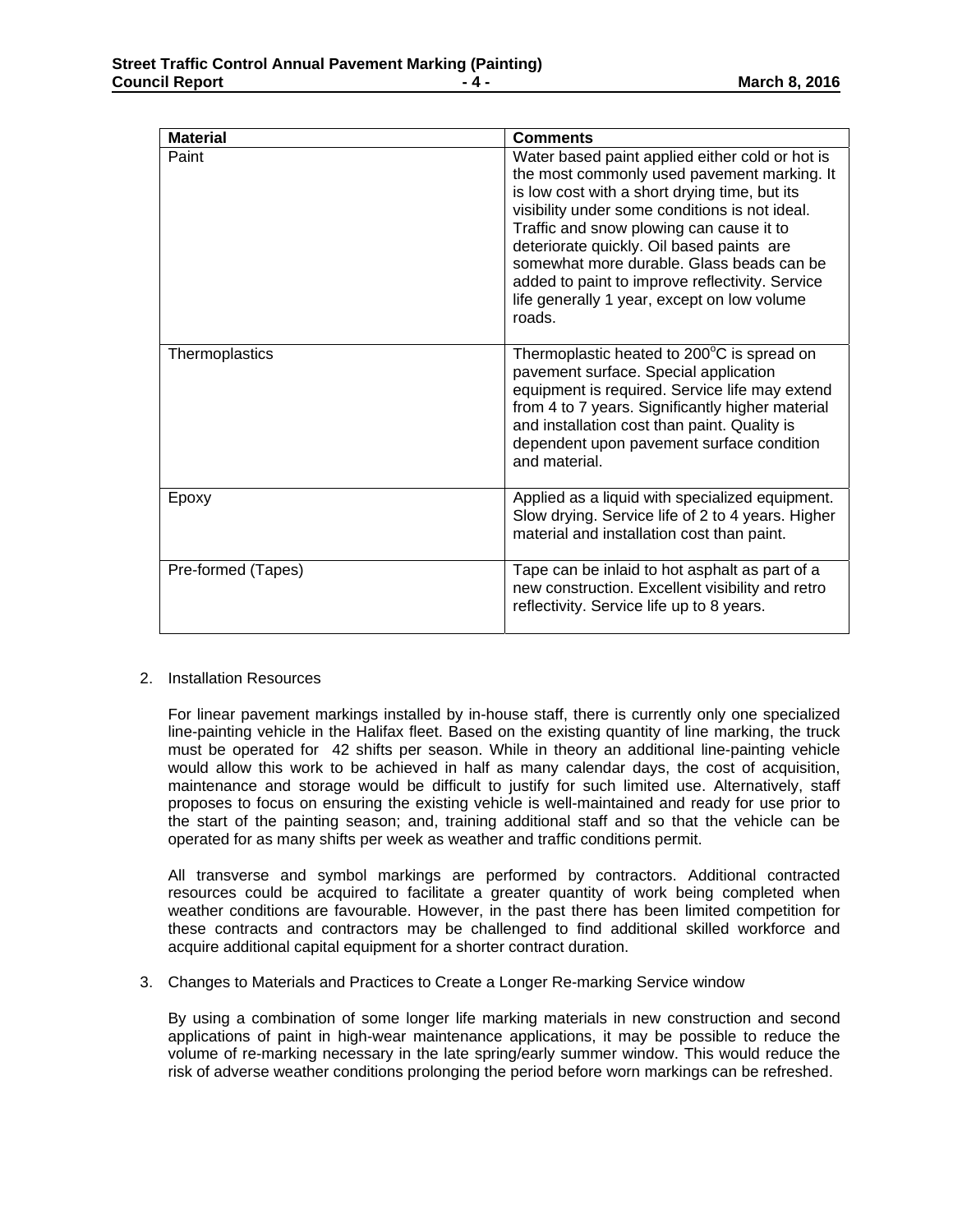In addition, internal improvements underway in the maintenance of record drawings and accurate quantities to guide the pavement marking program will improve the effectiveness of both internal and contracted crews.

Staff will continue to investigate advancements made by paint manufacturers in order to identify potential alternatives to the products currently being used which could provide improved durability and/or expanded application conditions. Also, staff will investigate and consider the use of various durable pavement marking materials as part of different capital works projects, such as:

- Zebra markings as part of upcoming RA-5 crosswalk upgrade projects
- Bicycle / sharrow markings for bikeway projects
- Stop bar and crosswalk lines on intersection upgrade and paving projects

Costs associated with the use of durable (permanent) markings would be included as part of the project budget at the time of design and tendering.

#### **FINANCIAL IMPLICATIONS**

The 2016/17 Proposed Capital Budget includes an expanded Street Recapitalization program (Project #CR000005) which includes the funding for the initial pavement marking application on the new pavements. There are sufficient funds within this budget to accommodate the piloting of durable marking materials in a number of different applications. In addition, due to the greater length of roads being repaved, there are sufficient funds in the 2016/17 Proposed Operating budget (R747-6399) to provide a second application of paint to all zebra crosswalks on arterial and major collector roadways, both inside and outside the downtown core.

#### **COMMUNITY ENGAGEMENT**

Community engagement was not conducted in the preparation of this report.

### **ENVIRONMENTAL IMPLICATIONS**

Volatile organic compound (VOC) emissions from consumer and commercial products are a significant contributing factor in the creation of air pollution in urban areas. The use of consumer and commercial products results in emissions of VOCs from solvent-based products, and to a lesser extent, water-based products. These emissions contribute to the formation of ground-level ozone and fine particulate matter, which form smog. Smog is known to have adverse effects on human health and the environment.

Air pollution has been shown to have a significant adverse impact on human health, including premature deaths, hospital admissions and emergency room visits. Studies indicate that air pollution is associated with an increased risk of lung cancer and heart disease.

Scientific evidence also indicates that ground level ozone can have a detrimental impact on the environment. This impact can lead to reductions in agricultural crop and commercial forest yields, reduced growth and survivability of tree seedlings, and increased plant susceptibility to disease, pests, and other environmental stresses (e.g. harsh weather).

### **ALTERNATIVES**

The following alternatives are provided for consideration by Regional Council: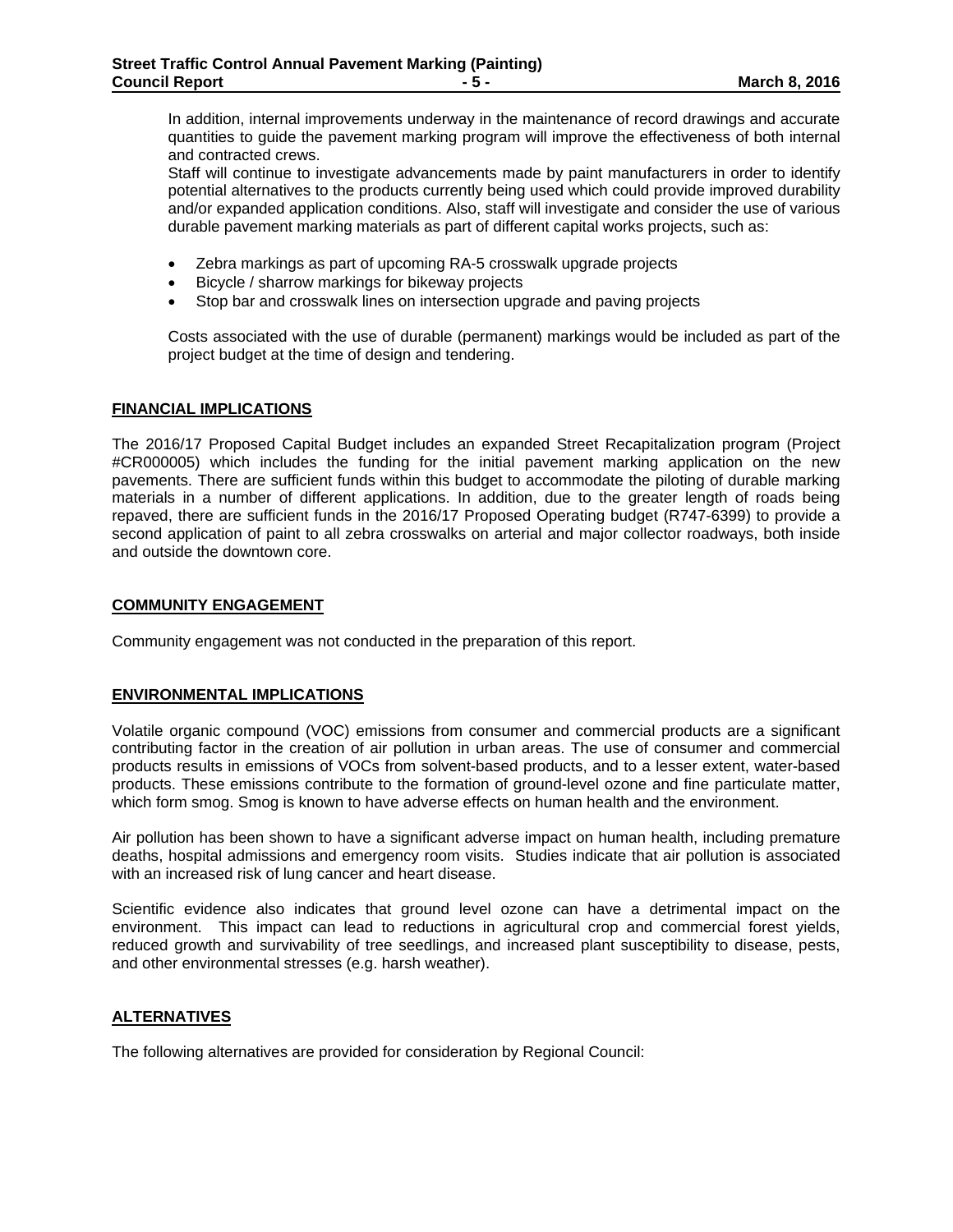- 1. Direct staff to expand the current pavement marking program contracts to include repainting of all zebra crosswalks, a second time each year, where required, at an additional cost of approximately \$77,500.
- 2. Direct staff to continue with the pavement marking program as per current practice.
- 3. Direct staff to undertake negotiations with the contractors to explore opportunities to expedite the painting of the contracted work.

### **ATTACHMENTS**

Appendix 1 Survey of Pavement Marking Practices of Other Canadian Jurisdictions

A copy of this report can be obtained online at http://www.halifax.ca/council/agendasc/cagenda.php then choose the appropriate meeting date, or by contacting the Office of the Municipal Clerk at 902.490.4210, or Fax 902.490.4208.

Report Prepared by: Roddy MacIntyre, P.Eng., Traffic Services Supervisor, 902.490.5525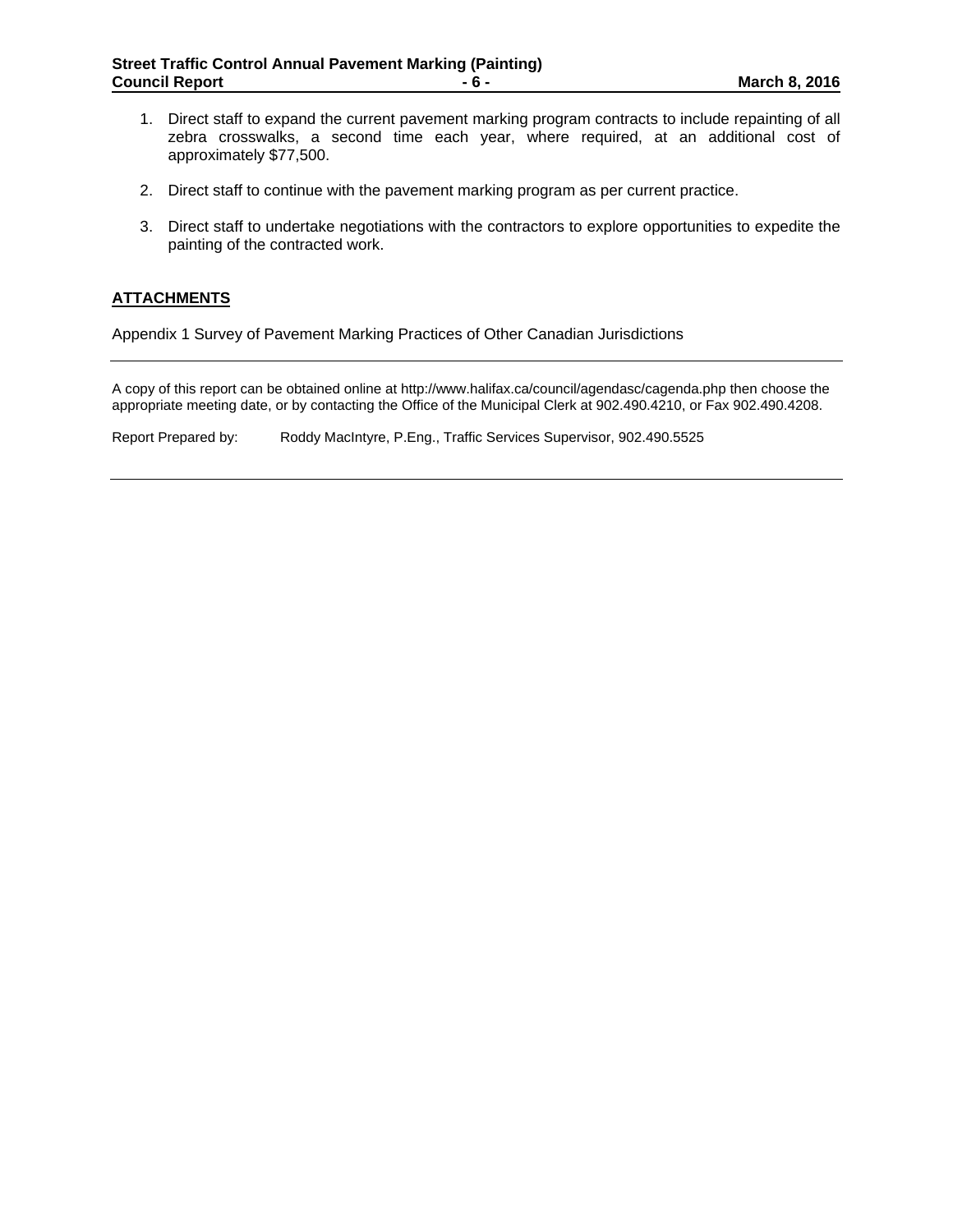| <b>Jurisdiction</b>                                              | <b>Pavement Marking Practice</b>                                                                                                                                                                                                                                                                                                                                                                                                                                                                                                                                                                                                                  |
|------------------------------------------------------------------|---------------------------------------------------------------------------------------------------------------------------------------------------------------------------------------------------------------------------------------------------------------------------------------------------------------------------------------------------------------------------------------------------------------------------------------------------------------------------------------------------------------------------------------------------------------------------------------------------------------------------------------------------|
| Fredericton                                                      | Repainting done annually and includes the entire jurisdiction<br>All crosswalks painted twice as well as lines in the downtown business<br>district repainted a second time as needed<br>Program carried out in-house with a 3 person crew using a line truck and a<br>truck for arrows/crosswalks<br>Painting typically completed in September with line work done first, then<br>$\bullet$<br>crosswalks and then arrows<br>Crosswalks are prioritized to paint school zones and downtown business<br>district first                                                                                                                            |
| Mississauga                                                      | Repainting done annually and includes the entire jurisdiction<br>$\bullet$<br>White longitudinal lines, yellow longitudinal lines in heavy volume areas and<br>signalized intersections are painted twice<br>Two in-house crews of 2 paint all-way stop bars and crosswalks, the rest of<br>the program is contracted out with an inspector assigned to direct/inspect<br>the contractor<br>Time to complete the entire program is weather dependant, but typically<br>done in 7 months                                                                                                                                                           |
| St. John's                                                       | Repainting is done annually and includes the entire jurisdiction<br>$\bullet$<br>Lane lines, centre lines and zebra crosswalks painted twice<br>Entire program is done in-house with 21 staff (two 3-person centre line<br>crews, six 2-person intersection crews and one 3-person crew for<br>thermoplastic)<br>Program begins April 1 <sup>st</sup> (weather permitting) and second painting typically<br>begins end of August                                                                                                                                                                                                                  |
| Yukon<br>(Yukon Territory)                                       | Repainting is done annually and includes approximately half of the<br>$\bullet$<br>jurisdiction (centre line / edge line on surfaced highway)<br>High traffic area near Whitehorse is done twice per year<br>$\bullet$<br>Program is carried out in-house with a 4-person crew<br>$\bullet$<br>Program begins in mid-April with a preliminary assessment. Painting begins<br>in early May with completion typically by early October                                                                                                                                                                                                              |
| Ministère des<br>Transports du<br>Québec<br>(Province of Quebec) | Repainting is done annually and includes the entire jurisdiction with<br>$\bullet$<br>waterborne paint, except on new asphalt where epoxy resins are used<br>Additional painting is only done on new pavement applications where alkyd<br>$\bullet$<br>paint was applied after October 15 <sup>th</sup> . The second application is done over<br>the winter months, if needed, to maintain visibility of the pavement marking.<br>Approximately 75% of the program is carried out in-house using 9 crews on<br>8 trucks (one truck for epoxy resins, seven trucks for waterborne paint)<br>Program carried out from April to October<br>$\bullet$ |
| Cambridge                                                        | Repainting is done annually and includes the entire jurisdiction<br>$\bullet$<br>All pavement markings are painted only once per season<br>$\bullet$<br>Entire program is carried out by contractor using different crews for lane<br>$\bullet$<br>lines, intersection markings and symbols<br>Program carried out between May and November<br>$\bullet$                                                                                                                                                                                                                                                                                          |
| Vancouver                                                        | Repainting is done annually and includes centre line and edge lines for the<br>$\bullet$<br>entire jurisdiction<br>Crosswalks are re-marked every 3-7 years depending on location and wear<br>$\bullet$<br>while other markings are re-done on a case-by-case basis and are subject<br>to funding<br>Program begins in early June and ends in early October<br>$\bullet$                                                                                                                                                                                                                                                                          |
| <b>NSTIR</b><br>(Province of NS)                                 | Repainting is done annually and includes the entire jurisdiction (except for<br>$\bullet$<br>edge lines on Route Highways which are done every second year)<br>Pavement markings are painted only once per season<br>٠<br>Program is carried out using four line trucks (three in-house and one<br>$\bullet$                                                                                                                                                                                                                                                                                                                                      |